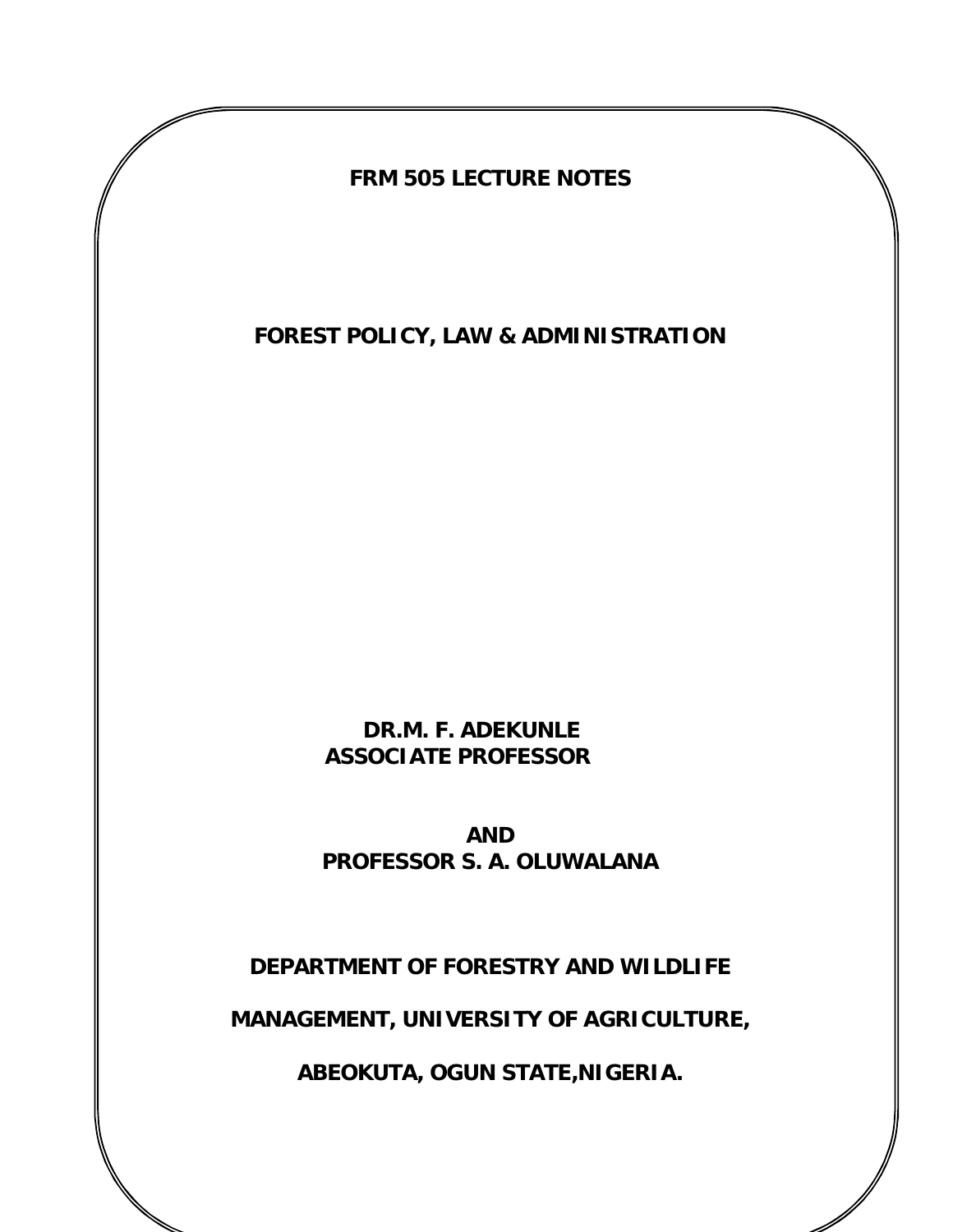## **FOREST POLICY, LAW & ADMINISTRATION**

Forest Policy could be defined as a plan of actions designed to indicate what proportions nation's land area should be allocated or allotted.

How the areas so dedicated are to be developed and how the products are utilized to the maximum benefit of the public simply put, forest policy could be considered as consisting of those principles which govern the actions of the people with respect to forest reserves.

The forest policy is important for the following reasons:

- 1. The long period of growth of timber requires continuity of management even beyond life span of a man.
- 2. Timber and most forest resources are renewable. Appropriate management policy is adopted in ensuring that they are kept at high level yield and productivity.
- 3. The influence of the forest is far beyond the piece of land on which it is located. Hence a policy must be adopted in which could prevent the wanton destruction of the forest if the public is to enjoy to the fullest the benefits of the goods and services derived from the forest.
- 4. There are many competing land users. A policy is therefore needed to reduce the conflict amongst these users. A forest policy is adopted to avoid scarcity of forest resources and to prevent abuse of forest land.
- 5. The forest policy provides avenue far the chief conservator of forests C:C:F. to constructively argue his case out without political prejudice or misappropriation.

In making forest policy, the following factors must be considered: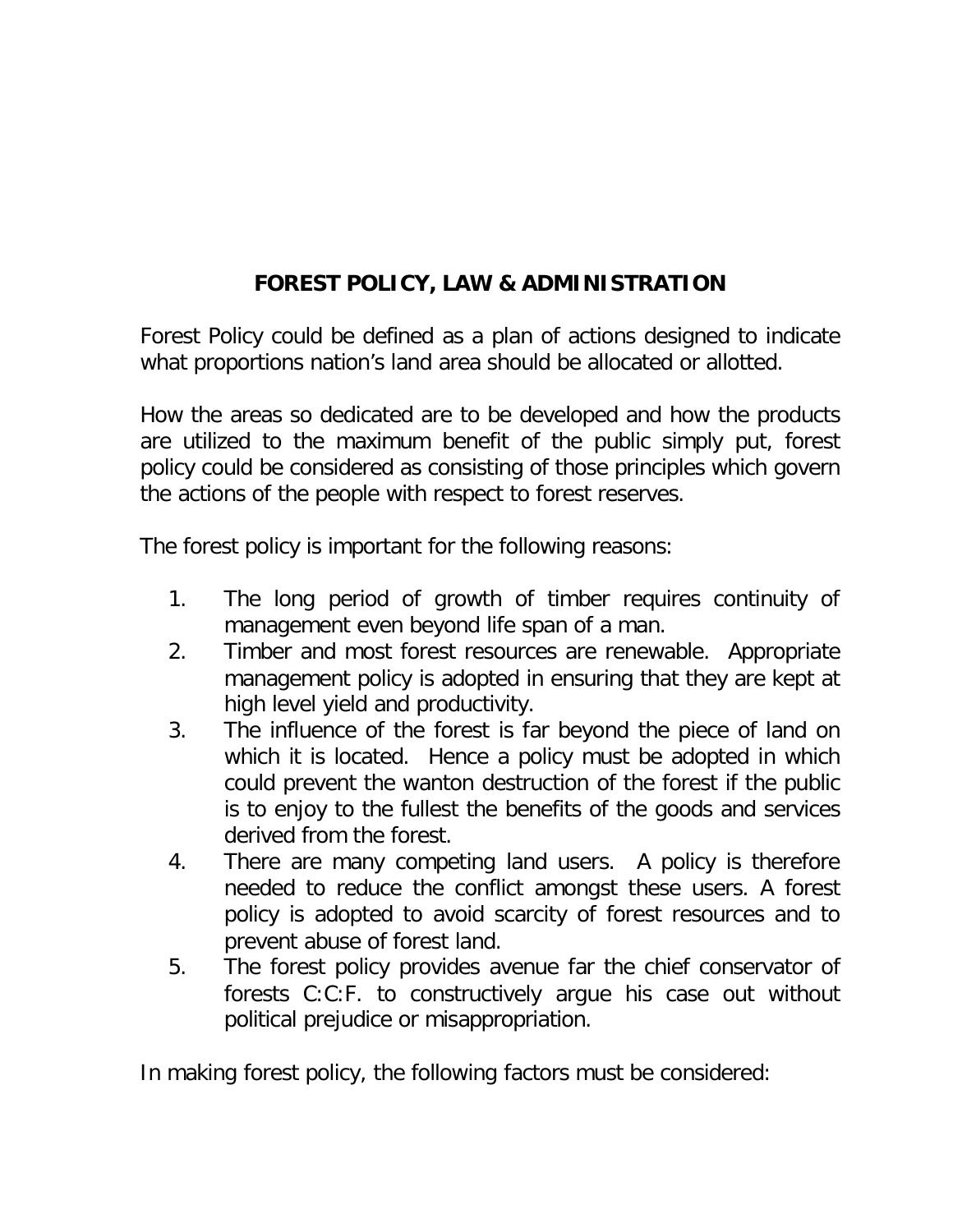- (1) Type of soil (2) Climatic factors
	-
- (3) The desirable spp. (4) Growth rate of spp.
- 
- (5) Silvicultural characteristics
- (6) Human population and growth rate
- (7) Pattern of wood consumption
- (8) Import & Export Possibilities
- (9) Technical Advancement
- (10) Economic development programme.

Hence the formulation of forest policy should be an interdisciplinary effort. This is because it could require the contribution of an economist, the forest managers, the town planners, silviculturists, forest pathologists to mention just a few.

The forest policy therefore contains either the national or state forestry objectives and goals.

Amongst those which are for example the Nigerian policy covers include:

- (a) Consolidation of forest estate.
- (b) Protection of soil through forest vegetation.
- (c) Protection from forest fire.
- (d) Conservation and improvement of water supply through the presence of forest and the management of such forests.
- (e) Keep the survey and inventory of forest resources up to date.
- (f) Planting and improvement of poorly stocked land e.g. Marginal Land.
- (g) Multiple use of forest land.
- (h) Establishment of integrated wood based industries rather than stopping at forest product processing enterprises.
- (i) Exploitation of high quality manufacture forest products.

The adoption of the forest policy is the constitutional duty of the legislature which means that the formulation and preparation of forest policy is done by executive house of the government based on the advice made by the forestry services. Once passed and adopted and accepted by the government it becomes a law. You have to note that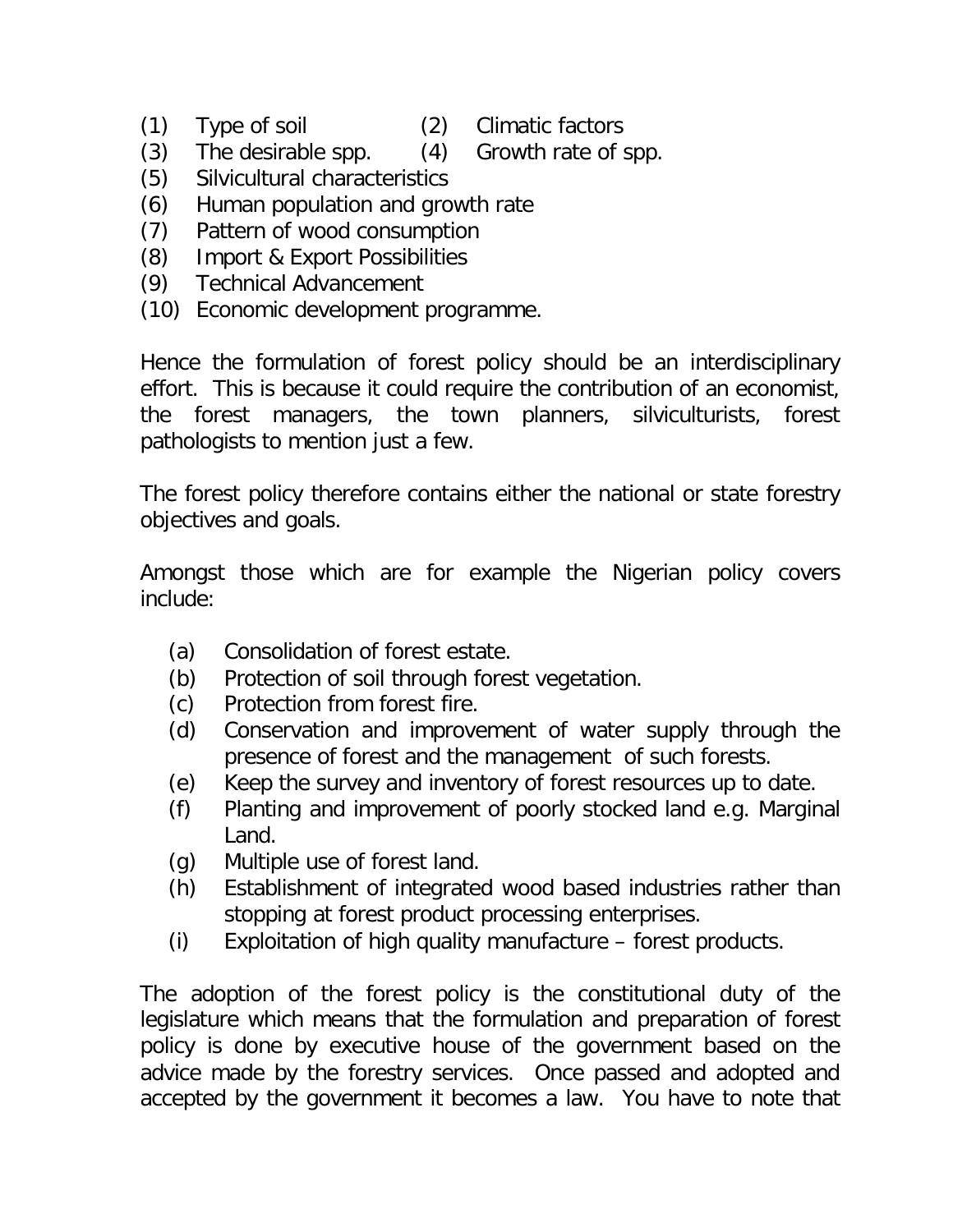the forestry services is the originator of a forest policy, advises the government on the content of forest policy and executes the forest policy.

### **MACHINERIES/TOOLS USED IN IMPLEMENTING OR FORMULATION OF FOREST POLICY**

Among them are:

- (1) Public ownership of land.
- (2) Public regulation of private land
- (3) Financial assistance to approved desirable projects
- (4) Provision of technical assistance
- (5) Research
- (6) Education
- (7) Tariffs and trade assistance
- (8) Forest Protection against fungal, bacterial, fire pests attacks.
- (9) Land Use Planning

### **NIGERIAN FOREST POLICY AND OTHER FORMS OF LAND USE**

- (1) Urban Development settlements, facilities like roads and other land consuming projects.
- (2) Agricultural Sector food crop production, cash cro production.
- (3) Industrial Civil, Military

Before we develop into the industrial example of the second we consider social cost and social benefit factors – capital, labour, land and technology.

In Nigeria, Agriculture, forestry, industry and urban development forms the major land use sector. In many developing countries relationship are being established between forestry and agriculture in one had and between forestry and urban development on the other hand. In Nigeria this relationship has never been established.

The attempt to develop this has been failed by lack of communication and the change from subsistence economy to an industrial economy.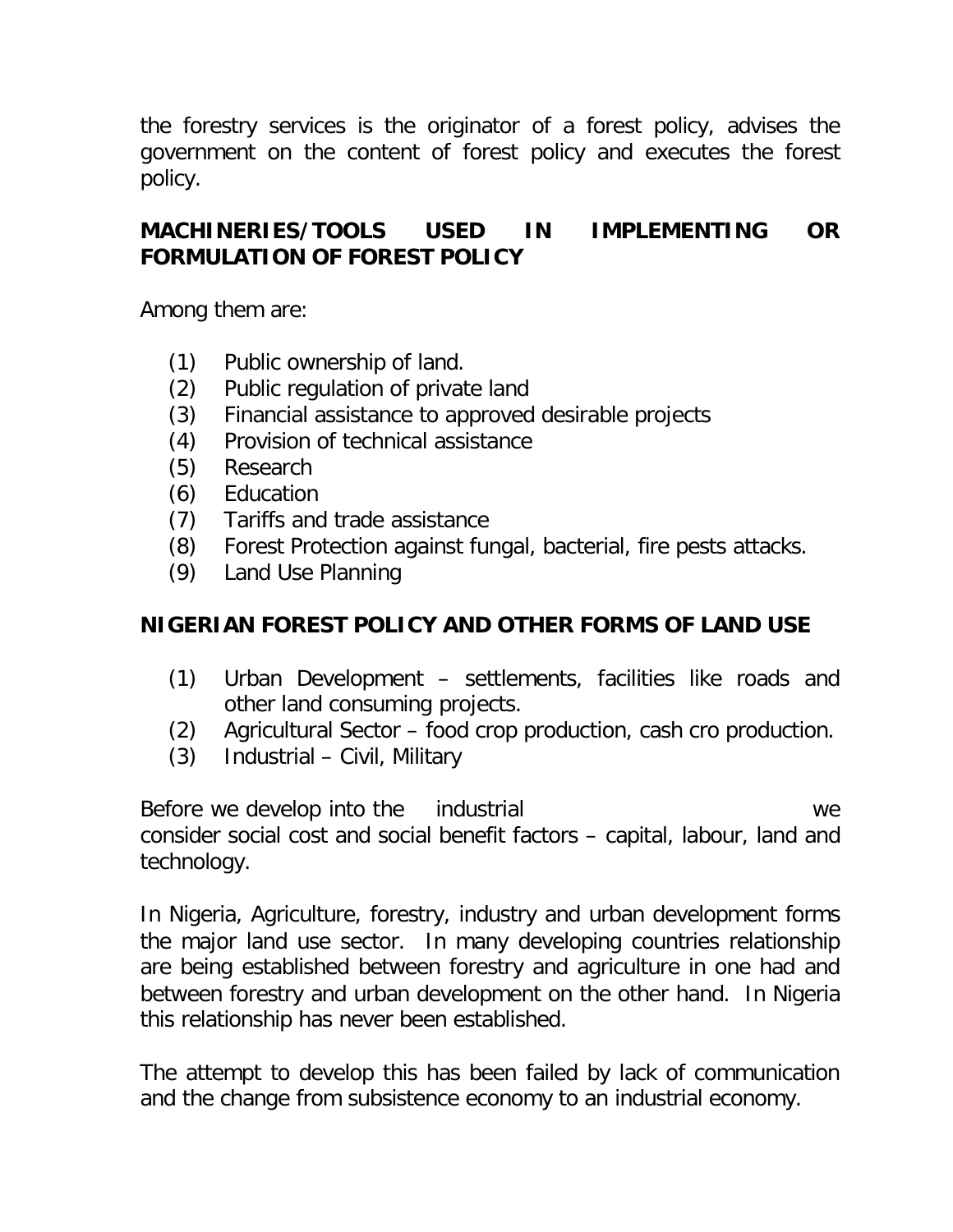Forest have disappeared due to the conversion of forest land to Agricultural land which is usually accompanied by prolonged cultivation, frequent burning and uncontrolled exploitation of forest products, expansion of settlements and increased industrial activities both in the manufacture and mining sectors.

It appears there is a general lack of appreciation and general understanding of the benefits derivable from forest resources. Among these are the wood products vegetative products, animal products, water, recreational facilities, soil stabilization flood reduction, modifications of the climatic conditions and other environmental facilities/amenities. Some of the benefits may be obtained from a single forest. It must be appreciated that although a single forest may simultaneously produce various benefits, an attempt to increase the yield of these goods and benefits may lead to serious conflicts.

The intensive use of the forest for one product might not be compatible with its intensive use for another product e.g. Yankari.

There is no difficulty in land use when the piece of land has to be put into only one use like protective forestry. But it so often happens that uses to which land can be put are many and there arises a question of which purpose or use to which the land should be put.

Generally, there are two ways of resolving this conflict. These are economic and non-economic considerations. In pure financial considerations have many antagonists particularly among foresters who contend/argue forestry cannot complete with agriculture economically.

Ranganatan (1950) argued that these are many incentives rather than financial benefits for keeping the land under forest use imperpetuality.

Similarly Eggeling (1949) suggested that each of the uses to which land could be put could be considered against its own background and must be judged by its merits. While this idea could be accepted Gane (1969) suggested that the social benefits of forestry are more crucial in the developing countries.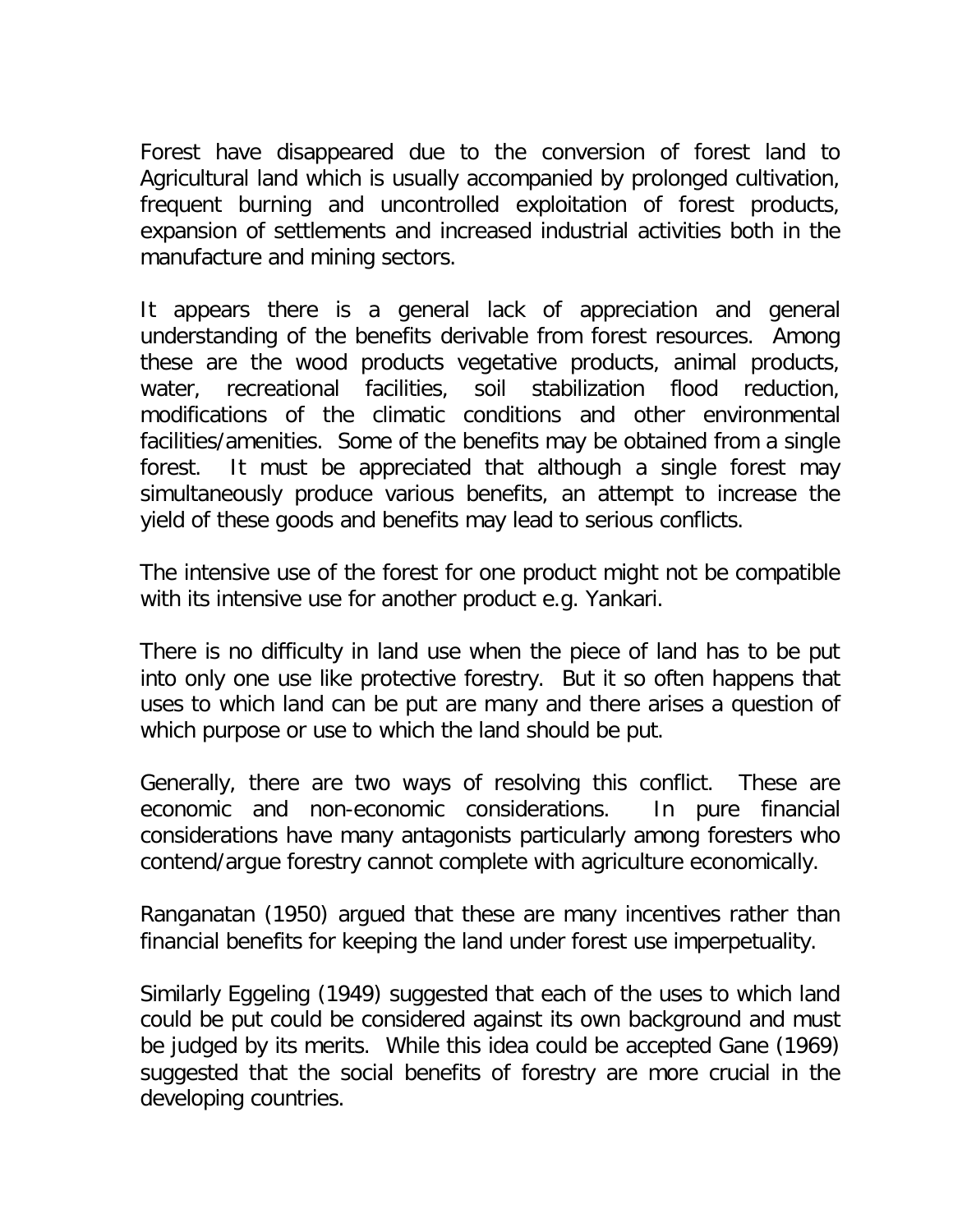For example at Uyo, there are more suggestions that the forestry department should play a great role in arresting gulley erosion which does not only washes away rich agricultural lands dangerously but are a menace to villagers and farms. In the same vein, the social cost and social benefit should be seriously considered whether to put a piece of land to grazing or afforestation of the northern zone of the country.

In recent years, a lot of work has been done on analyzing the chief determinants of land use. Several factors have been frequently discussed and these are as follows:

- (1) The cost/benefit ratio of the different Land Uses.
- (2) Supply and demand for competing products.
- (3) The labour requirements.
- (4) Their different pattern of scale.
- (5) The possibility of using their products for Industrialization.
- (6) The comparative advantage in international trade of produce the various products.
- (7) The possible contribution to the balance of payments.

Other aspects include economic location of the crops ad the technical status of the industry that will use the product. A change of allocation of resource often occurs in a free and unplanned economy unless a state of equilibrium in the resource allocation is reached.

The various land use censuses since 1960 revealed a pattern of frequent change of land between the main subsistence and plantation crops.

Equilibrium is thus an ideal and it is rarely achieved in a free for all situations. So a prerequisite of proper land use is a land capability classification which arms at orderly and systematic arrangement for the stability of various soils for different crops because of diverse need, taste and prejudices. It often happens that in spite of the knowledge of the land, the wrong crop is grown, the best species are not used and the most efficient labour is not employed.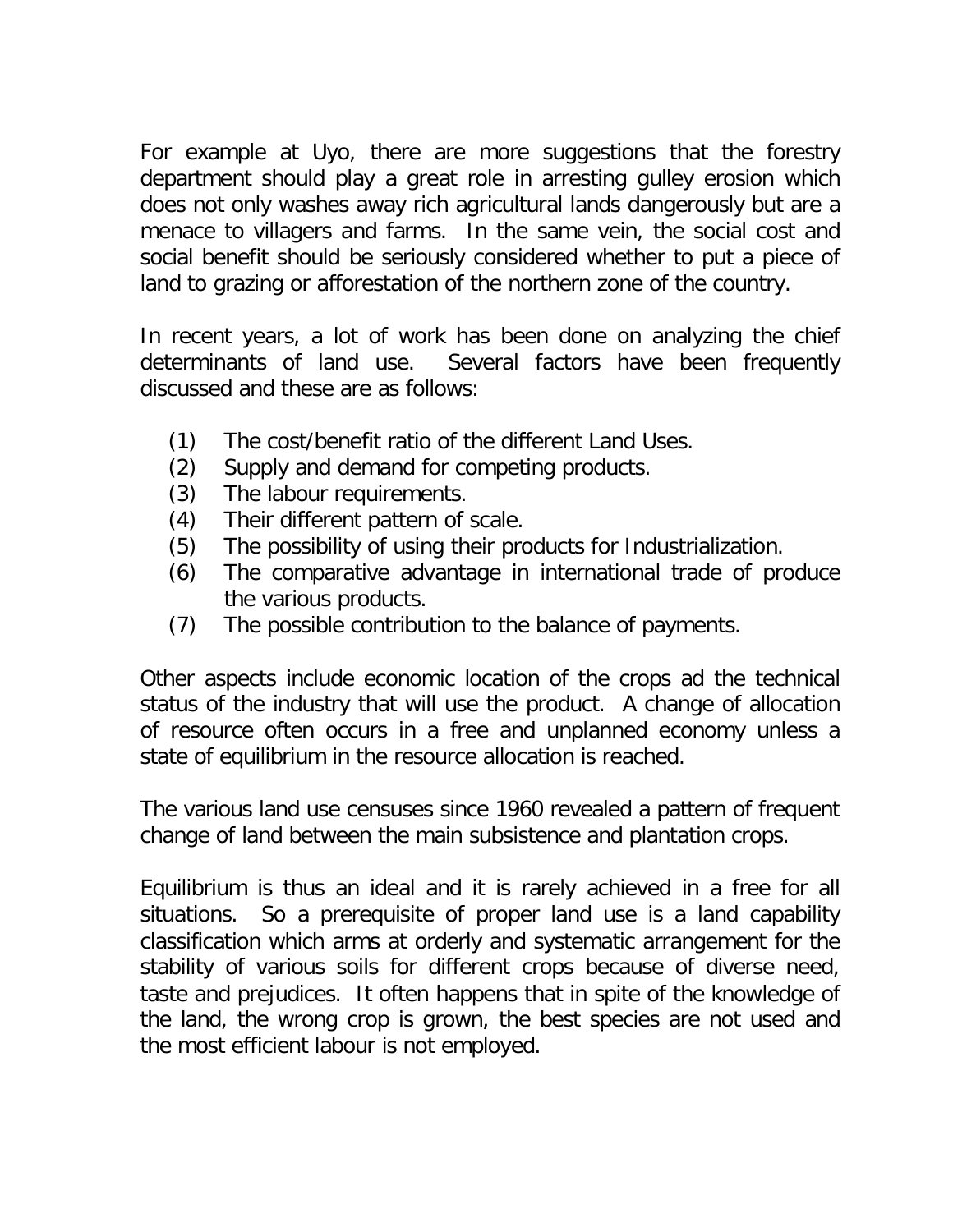It is not sufficient merely to know what land is capable of yielding. Their ultimate profitable utilization is essential. The need for a land use plan in the country cannot be over emphasized. In view of the present unco-ordinated, fragmented and departmental approach which is incompatible to forest economic development method.

Competition between agriculture and forestry is generally between timber crops and agricultural crops of tree such as cocoa, coffee, rubber, tea etc. Although the gestation period for agricultural crops is shorter, a true comparison can be made only by adopting this kind of criteria for 2 types of crops. The fact that forestry is a long term project is not withstanding. In Nigeria, the absence of private forestry is a major draw-back. In a competitive economy the price/cost ration fortunately decides the use to which land is put but this is not so in this country. In reducing the present drift it is suggested that a land use plan should be based on land capability classification that demand of the economic development process of the country should always be born in mind.

The state ministry of land should be reorganized with the creation of division which will cater for the allocation of rural lands for different uses. The concept which could reduce the competition among land users in the multiple uses of land for purpose which is compatible should be adopted.

It must be appreciated however that multiple use of land may not be a national objective for a forest policy unless it is accompanied by the same recognition of the possibilities of obtaining a maximum yield of every aspect of the potential forest benefits. In other words, multiple use must be seen and accepted as the production of some amount of different potential benefit.

Finally, the state ministry of land should be made to become more functional, cooperate bodies so that all important land uses are brought together and an avenue created for more free and accurate flow of information among them. This will reduce conflicts and will also allow a more purposeful land use planning.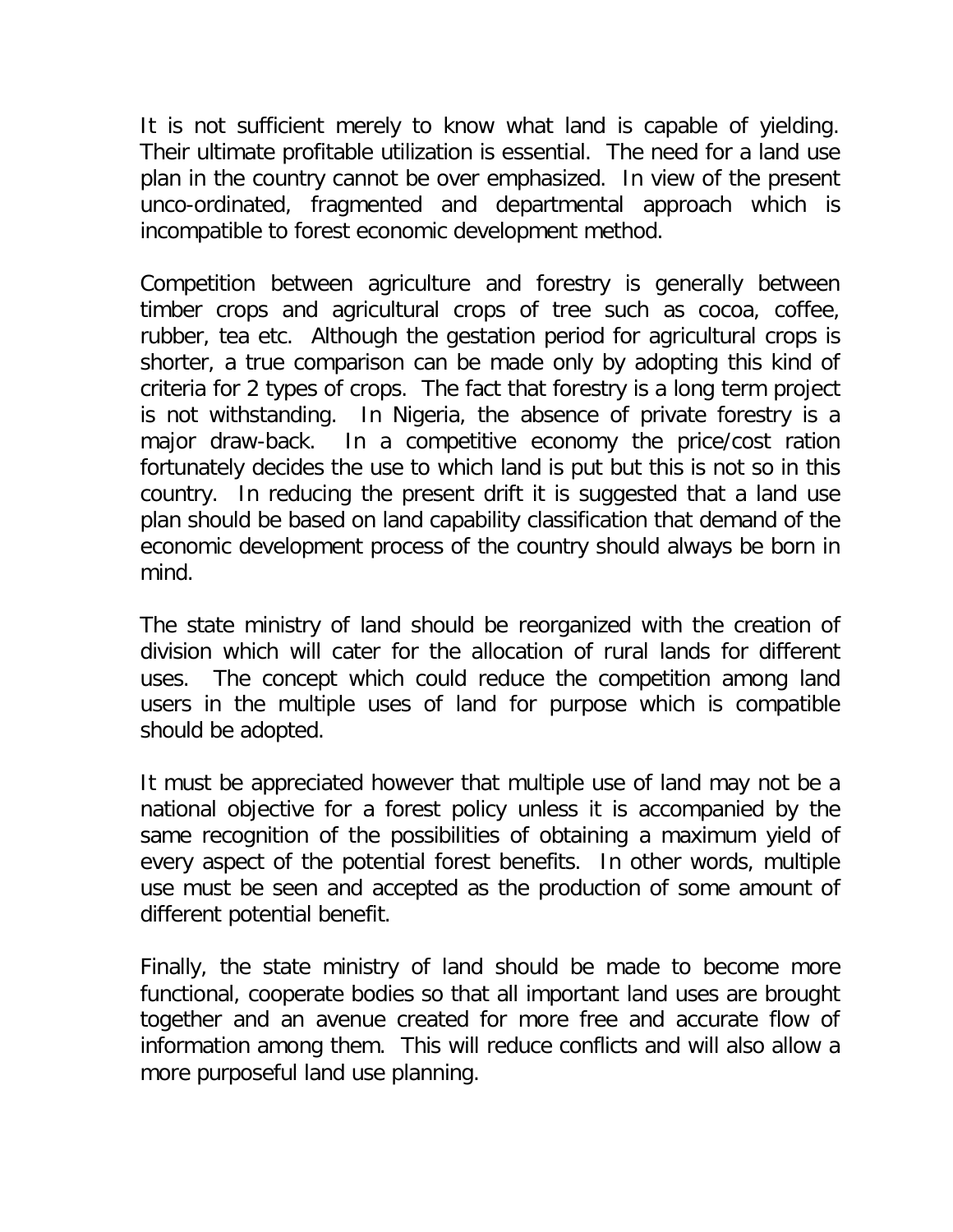

## **NATIONAL FOREST POLICY**

When we consider the staffing conditions of the states forestry services, we discover that most forestry services are underemployed or understaffed. Productivity is therefore generally low and the cost of administration is enormous. In certain states, the forestry services are charged with administering the forestry policy and low. In addition, since forestry administration is business oriented, its primary function are the conservation, management and sale of forest products.

This affords a unique position for forestry service demands good organization, structure and management, competence of the personnel based on the limited overall size of the forest estate and considered along a number of states. It will be obvious that present administration of forest policy is not economically satisfactory.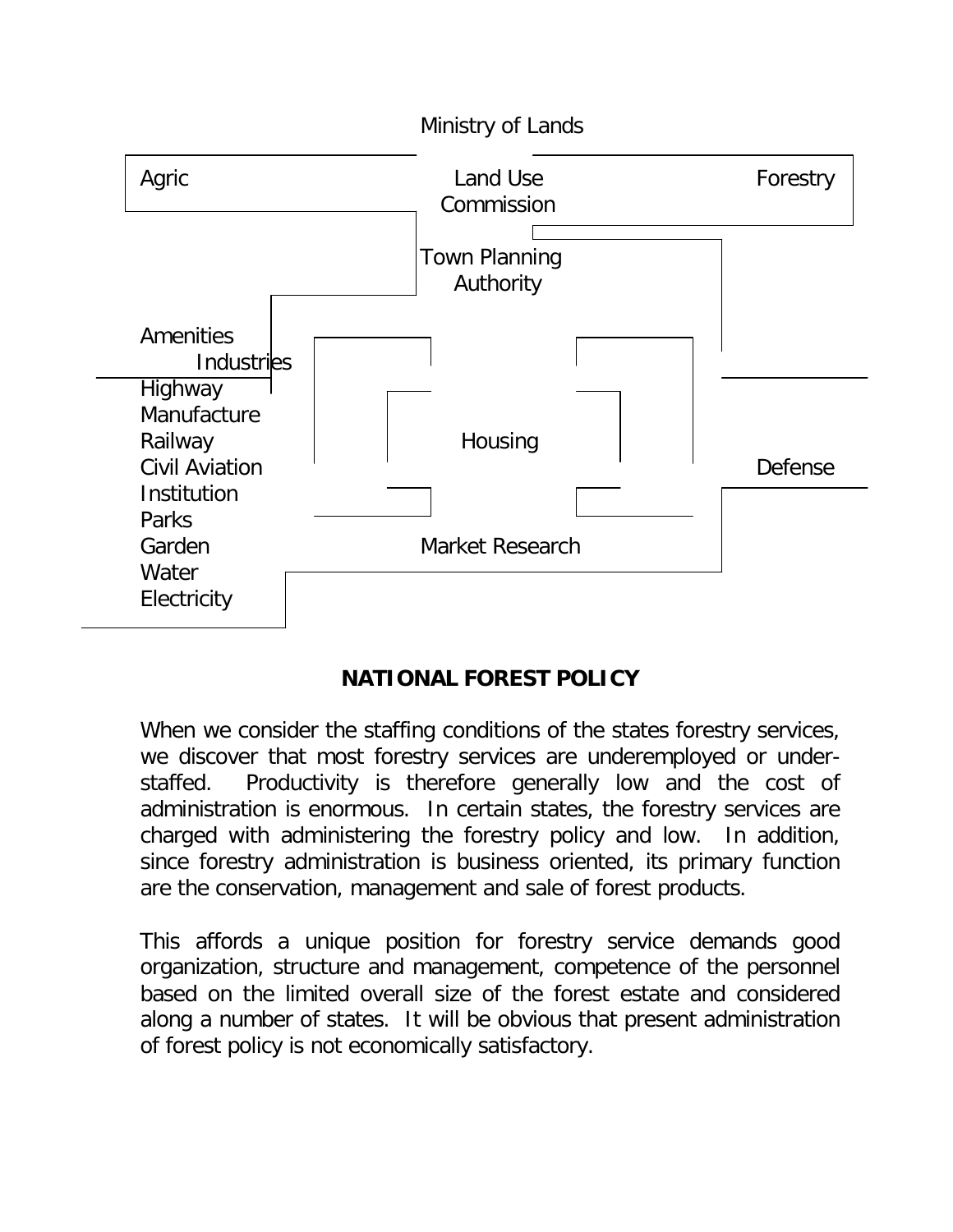Despite this shortcomings, we have 19 C.C.F. and two directors to administer the various forest policy in the country. The position becomes clearer where we compare Nigerian forestry with what obtains in Australia, Canada and U.S.A. where forestry is highly developed and the character of the industry being quite different from what obtain here.

In these countries, forest occupies a higher proportion of land than in Nigeria, where 4/5 of the 10% are savanna. Apart from the duplication of posts and enormous overhead cost, a comparison of forestry gross revenue and expenditure even during peak production shows a large annual deficit. It is therefore considered necessary to streamline the machinery for implementing and controlling the forest policy in supporting a unitary forest administration.

The following reasons can be advanced:

- (1) The state forest authorities are in the final analysis, agents of Federal Government and their annual budget or expenditure is met mostly by the Federal Government so that the present divisions into various classes are at both artificial and wasteful in terms of money provision or monetary considerations.
- (2) For a more scientific and progressive management of wood land in the country the administration should be central.
- (3) Unification affords a good chance to produce better results due to better management, economic utilization and development.
- (4) Centralization will reduce the total annual deficit incurred on forest administration in the country.
- (5) The FRIN under the present administration is supplied to spread activities throughout the country to maintain a federal coverage. This inhibits an efficient use of personnel and other scarce resources because management is not handled by the same authority and problems which require simple investigations are often overlooked or referred to FRIN for a painfully slow and delay solutions. Also, states do not concern themselves with seemingly wider problem which could have been helpful to other states e.g. Bendel now Edo& Delta states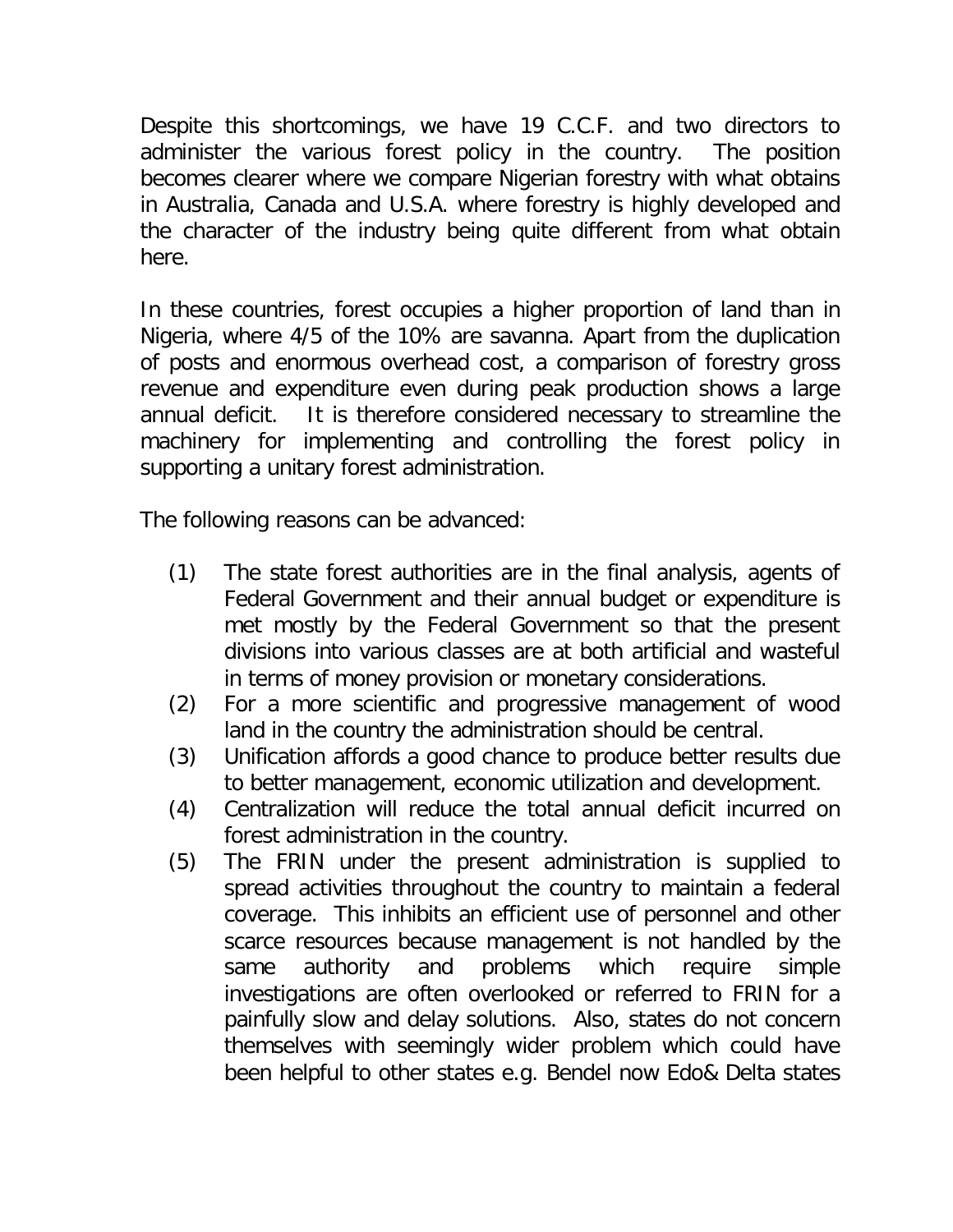State derives large revenue from forestry but does nothing about research.

(6) Finally the responsibility for forestry contributes greatly to the uneven development of the different parts of the country.

A central administration should encourage a more beneficial use of resource and will reduce the present unfinished assignments and projects which is characteristics of contract officers. Moreover, the localization of forestry administration has soiled the image of forestry and has resulted in a hetero-genous standard of policy interpretation and execution.

But serious shortcomings about unification are as follows:

- (a) Reduction of different parts of the country into vestiges of the federal or central body and this may create problem for forestry administrators particularly in the enforcement of forestry laws and acquisition of land for forestry.
- (b) The bigger the forestry department, the more number of decisions to be taken and the harder it becomes to coordinate such decisions.
- (c) Decision making process becomes slow, this is a result of more specialists men would have to be consulted.

## **RESERVATION OF A FOREST LAND**

Reservation is a piece of a forest land from which uncontrolled activities is prohibited. These activities include extraction farming, mining and any other human activity which may endanger the life and growth of such a forest.

Reservation includes these major procedures:

- (1) Preliminary Procedure
- (2) Enquiry
- (3) Judgment
- (4) Appeal
- (5) Final Procedure
- (6) Provision affecting grants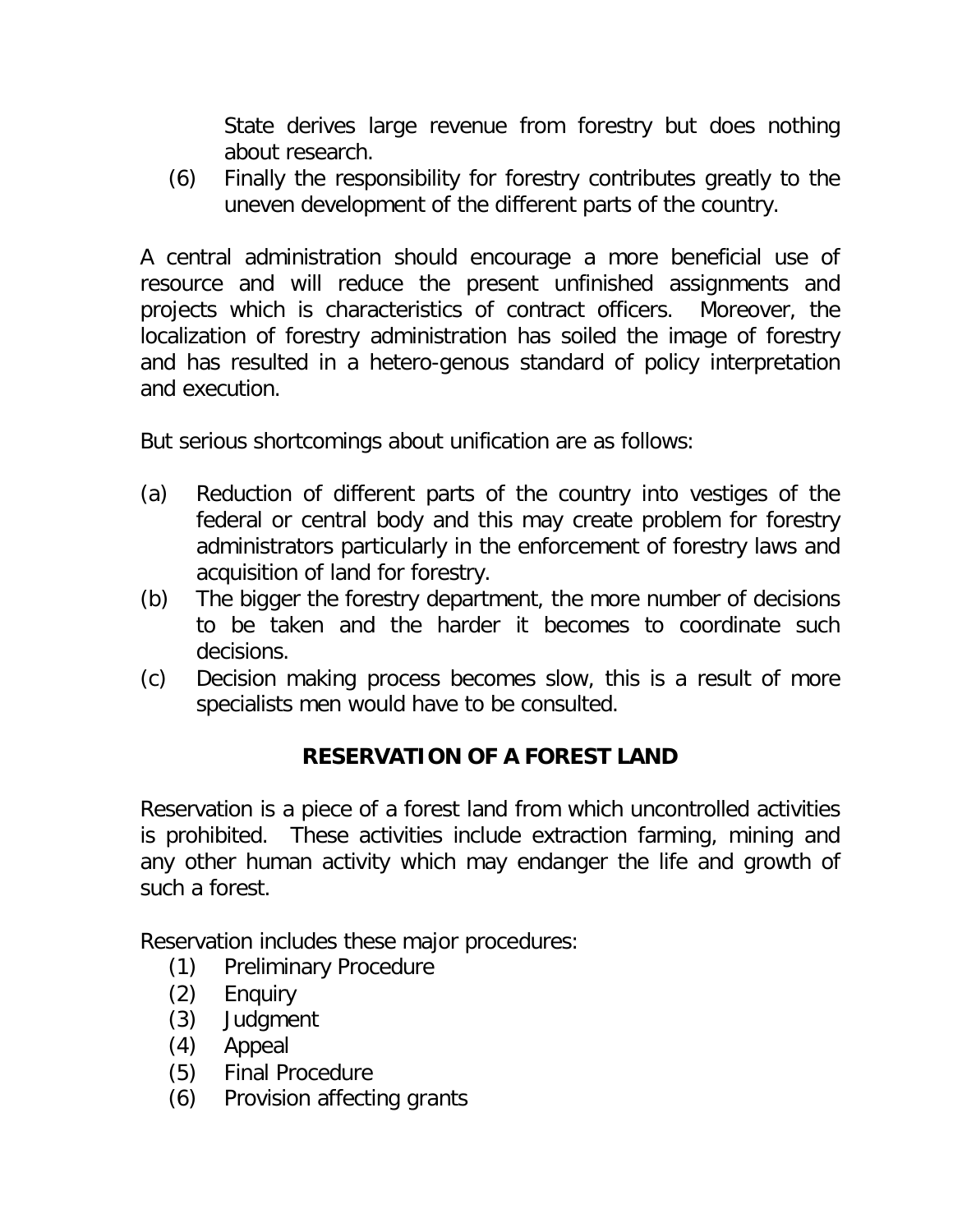### **PRELIMINARY PROCEDURE**

- (a) This will include specification of the situation, location and the limit of the land.
- (b) The nature of the reserve i.e. will it be a state, local government or communal forest reserve.
- (c) Appointment of Reserve Settlement Officer (R.S.O.) whose functions will be the information of local communities of the intention of the government to reserve the land. It is also the function of the R.S.O. to propose the purpose for with the land is reserved. It is also the duty of the R.S.O. to show that the proposed reserve is published in the government gaze the finally his duty is to translate the contents of the gazette into the local language.

### **ENQUIRY**

It is at this stage that the R.S.O. would ascertain the ownership and claims to any other items on the land. It is also at this stage the R.S.O. will give and ultimatum as to the claims of ownership of land or any other ownership. This ultimatum is usually published along with the gazette.

### **JUDGEMENT**

Because of the various claims and interests, the R.S.O. has some posts vested on him so that in this case he can deliver judgement with guidance by experts from land dept. and somebody from the area who is knowledgeable about the historical background of the area. When a judgement has been delivered as to the claims or interests of the land. A dissatisfied party has a right to appeal to Chief Magistrate. And if the Chief Magistrate has declared and yet dissatisfied he can still appeal to the high court. The decision or proclamation by the high court or Chief Judge is the final. After proclamation by the high court, the governor then assents.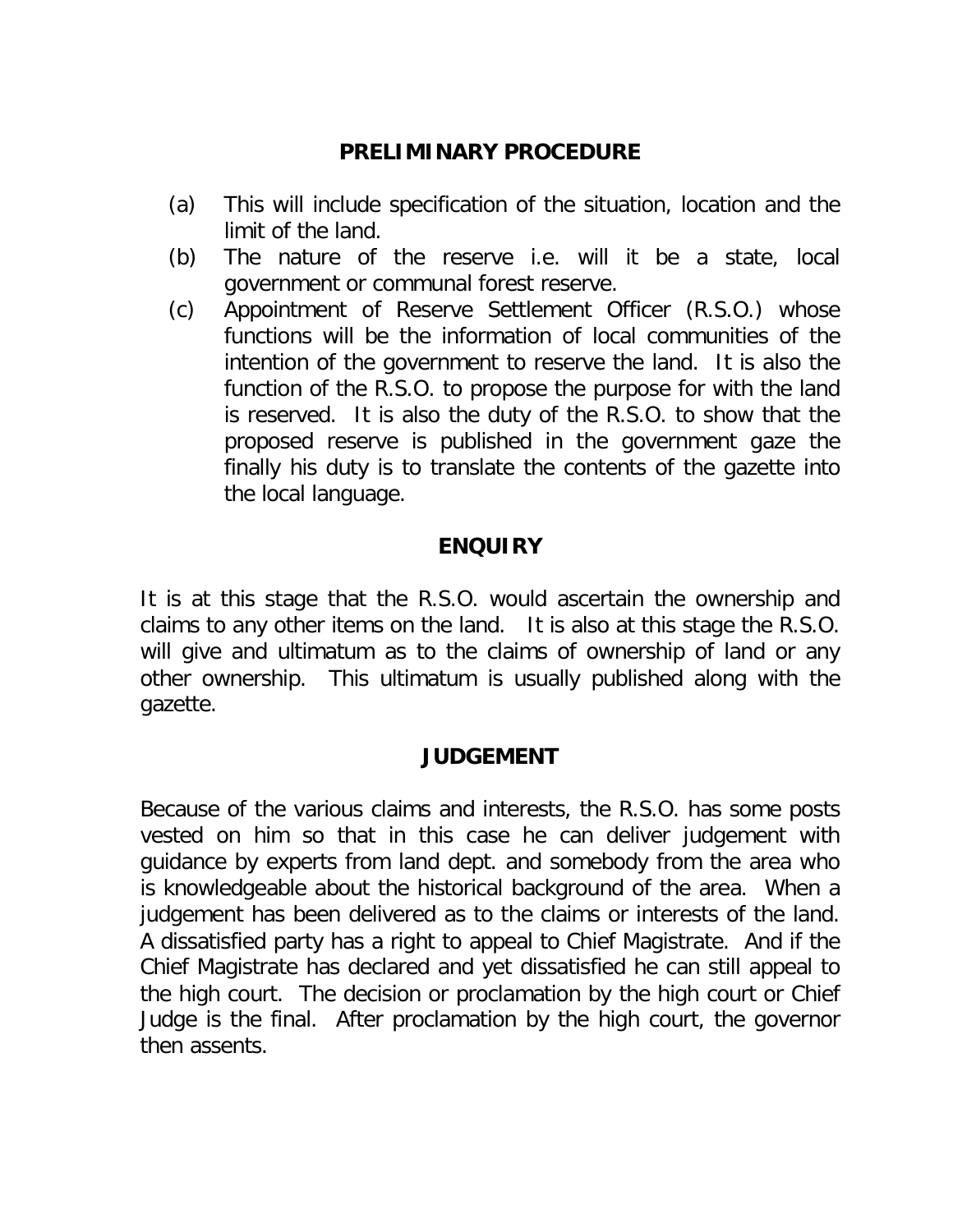It is after the assent that the final stage will be taken. The final procedure will include settlement of compensation problems. After paying compensation, we now have the statement of provision which effects rights and priviledges of a community. The right in this case will include possibility of fetching fuel wood, provision of entry etc.

In the reservation of a forest land the government does so by the power conferred on it by the Forest Ordinance of 1916 with empowers the governor through the C.C.F. of its agents to reserve compulsorily forest lands that he destruction of which will have serious repercussion on the society.

It is worthy of note that in the old days, land was acquired by government and compensation was paid but after the Land Use Edict, 1978 compensation is only paid for landed properties, tree crops but not for land acquired.

### **FOREST ADMINISTRATION**

The staff of any government civil serve usually falls to three main categories.

- (1) Professionals
- (2) Technical
- (3) Non Technical

Professionals is composed of university graduands who are designated Forest officers or Assistant Conservator of forests. The forestry service is controlled by the C.C.F. and is responsible to the Commissioner of the Ministry. A deputy C.C.F. assists him. The assistance create room for any of the two to leave the headquarter for a period long enough for visits to outstations. The 2 officers deal with matters of personnel or administration .

A.C.C.F. or the P.F.O. is in charge of conservancies (commission control) working cycles or divisions into which their territory is divided. He also carries out administration and personnel management job. The S.A.C.F. and A.C.F. are district officers who are ultimately connected with forests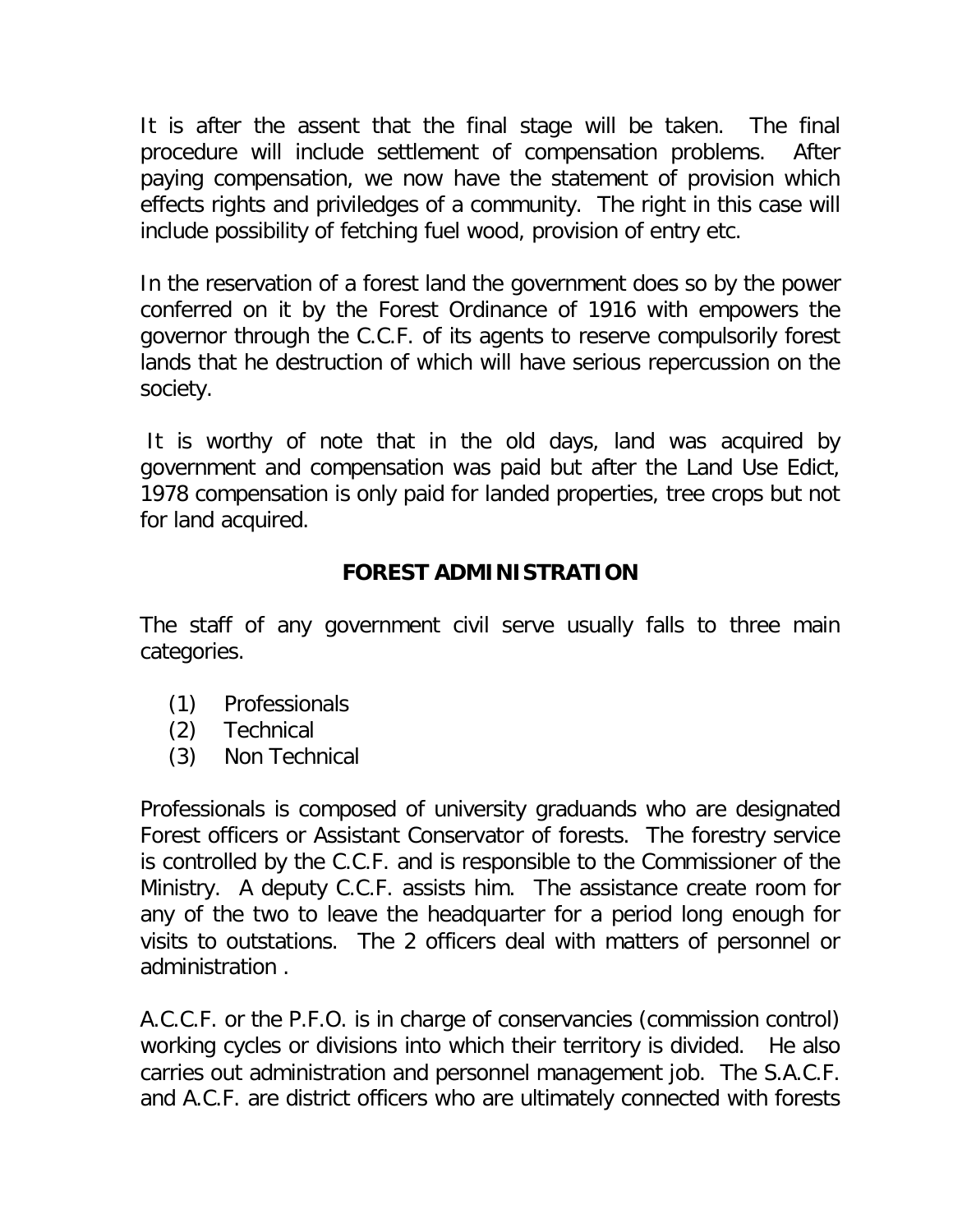practice in a variety of ways or fields. Their work will largely be in the forest.

The technical division consists of the forest superintendents, forest assistants, silvicultural assistants.

The F.Ss should be able to supervise demarcate on work, survey and carry out enumeration surveys and rotate silvicultural operation. He should be able to handle other forestry work given him.

The non technical consists of the forest guards and rangers who are normally in charge of beats which can be 2 of more forest reserves. His duties consist of policing his bits and ensuring proper maintenance of boundaries. He may do the work himself or by labourers. He will be read to undertake visits to right given by owner to do and to take measurements of felled trees and logs.

He is also expected to have a good knowledge of the vernacular names of the local trees.

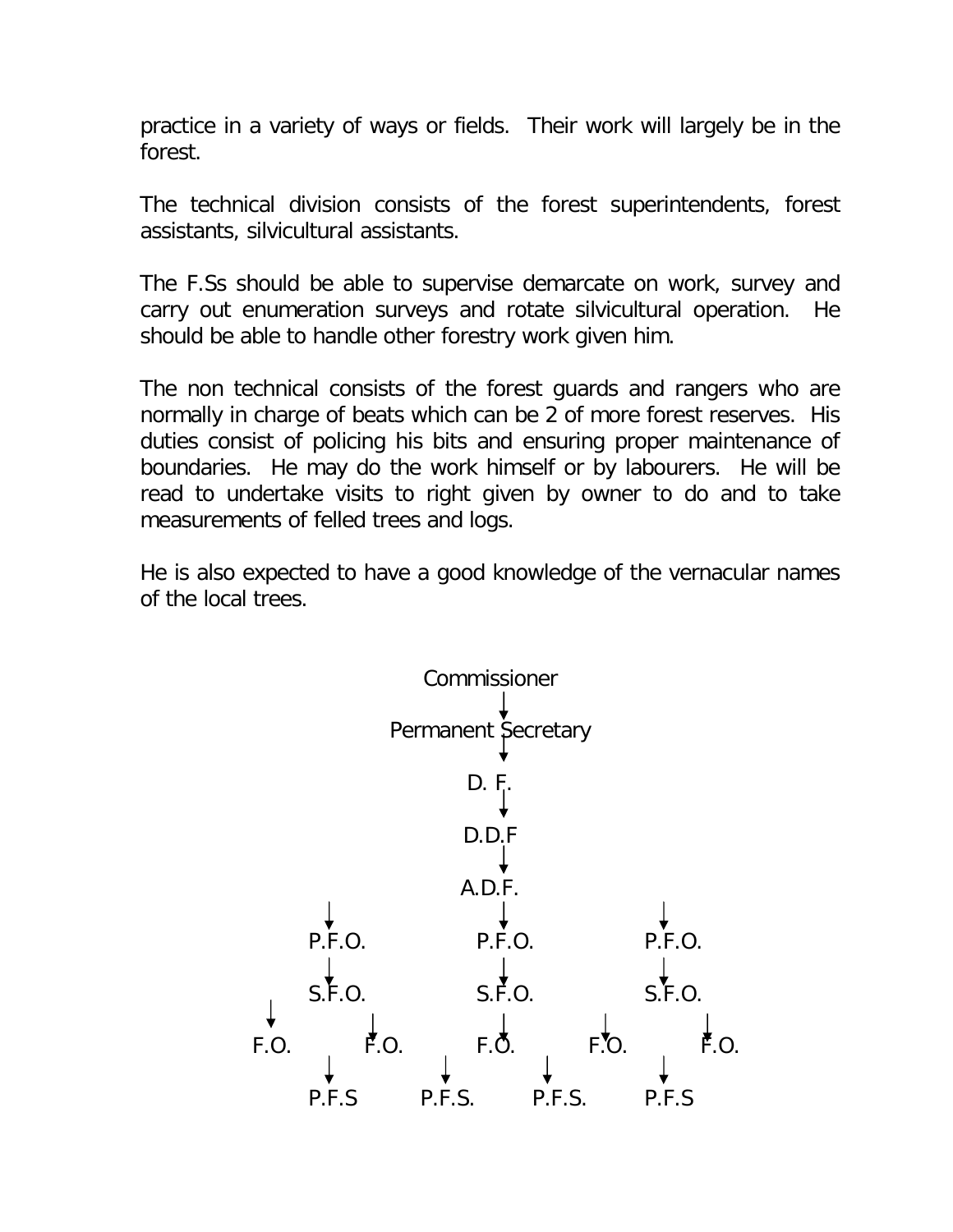# $F.S.$  F.S. F.S.

### **FOREST ADMINISTRATION**

Forestry as a business venture entails the employment of a number of people. The need to foster an orderly relationship, determining their responsibilities and obligation of each category of workers and their rights for a smooth running has given rise to forestry administration.

Forest administration is desirable for:

- (1) The recruitment of staff and their obligation including their benefits and rights.
- (2) Easy and efficient interflow of information from one section to the other.
- (3) Legal responsibilities for the various interest represented and being pursued by the organization.

Forest administration is run in a civil serve manner throughout the country and the lineage starts with ministers or commissioners followed by the permanent secretary, the C.C.F. down to technician and uniformed staff.

The vertical relationship is necessary for effective planning coordination, motivation, control and discipline. In addition to vertical relationship, there is the lateral or horizontal relationship as existing between two P.A.C.Fs or more officers of the same rank.

We must note that the above relationship and conditions obtain in the Civil Service Organogram, where junior officers pass their communication through their immediate senior officers.

In addition we have a directorate organogram and collegiate organogram. The directorate Organogram in F.R.I.N. and other private businesses. The flow of information is faster that Civil Service Organogram. The collegiate organogram is found in universities,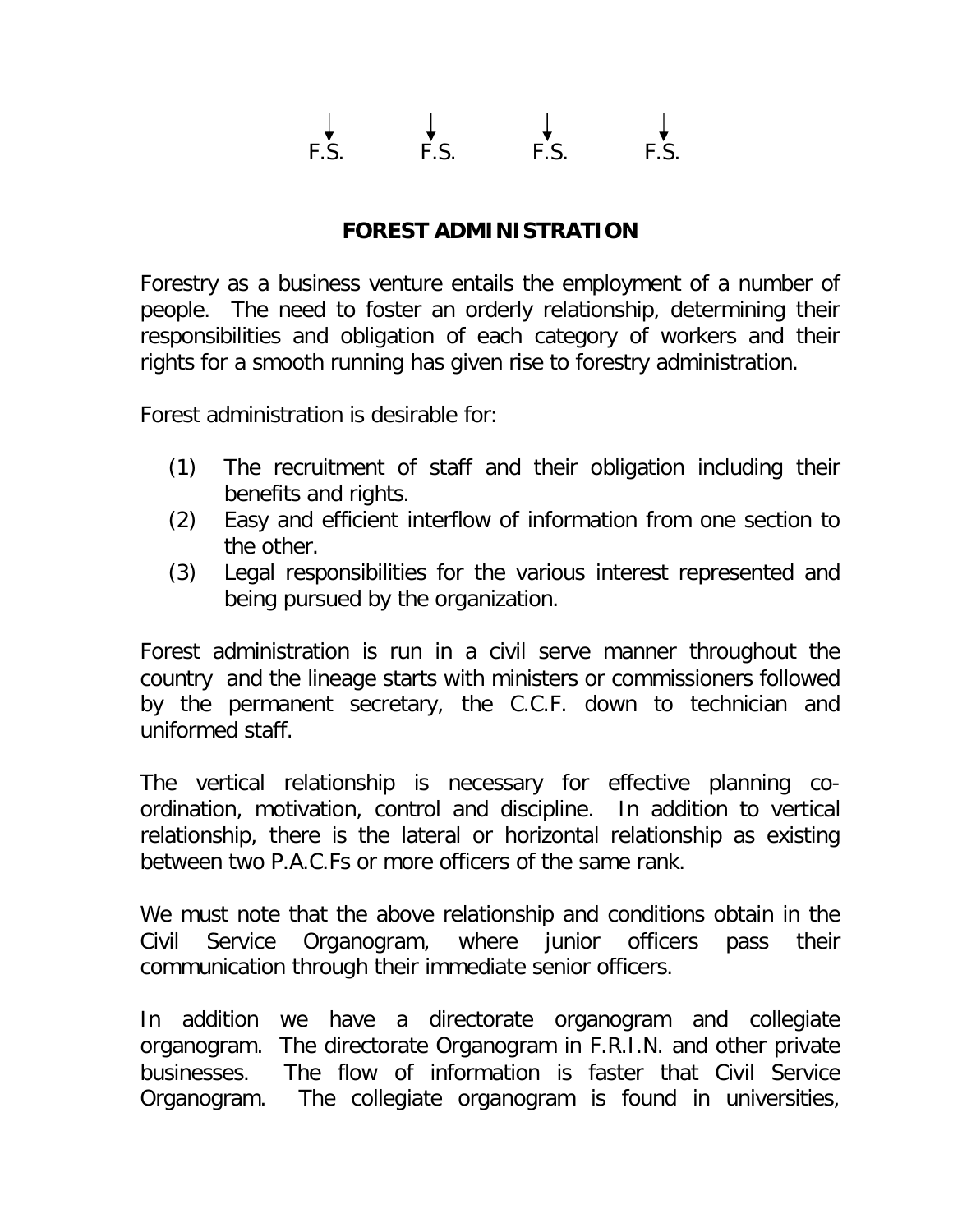polytechnics and schools. It is similar to directorate but a bit loose in that an under graduate or student may discuss with the principal. It is characterized by an absolute free interaction of personnel. This means that personal interaction and a free flow of information does not depend on redtapism. Each of the 3 aforementioned organograms has its own demerits.

### **CIVIL SERVICE ORGANOGRAM**

Divisions in civil service organogram are in most cases mostly reached and decisions making becomes so ambiguous that nobody is solely responsible for any wrong decision because such decision has to be passed though many hands. Hence, it is highly difficult to appointing blame for mistakes made during decisions make process. Implementation of decision and projections are inducely prolonged or delayed all in the name of public interest.

### **DIRECTORATE ORGANOGRAM**

This is owned to the delegation of power in few hands for economic or business ventures, directors can exploit a situation to the economic disadvantages of the public.

## **COLLEGIATE ORGANOGRAM**

This permits free flow of information. It is capable of bringing chaos. Since the checks or balances are too few, there are therefore possibilities for blackmail and the existence of booth – lickers.

It does not necessarily permit maximization of intellectual material and human resources. Too much freedom can lead to a measure of instability and struggle when becomes too much hold progress.

## **DECENTRALIZATION OR DELEGATION OF AUTHORITY**

Forestry as all other organization employs a large number of people. The forest personnel, must work together in harmony and in a cooperative manner to achieve a high degree of success.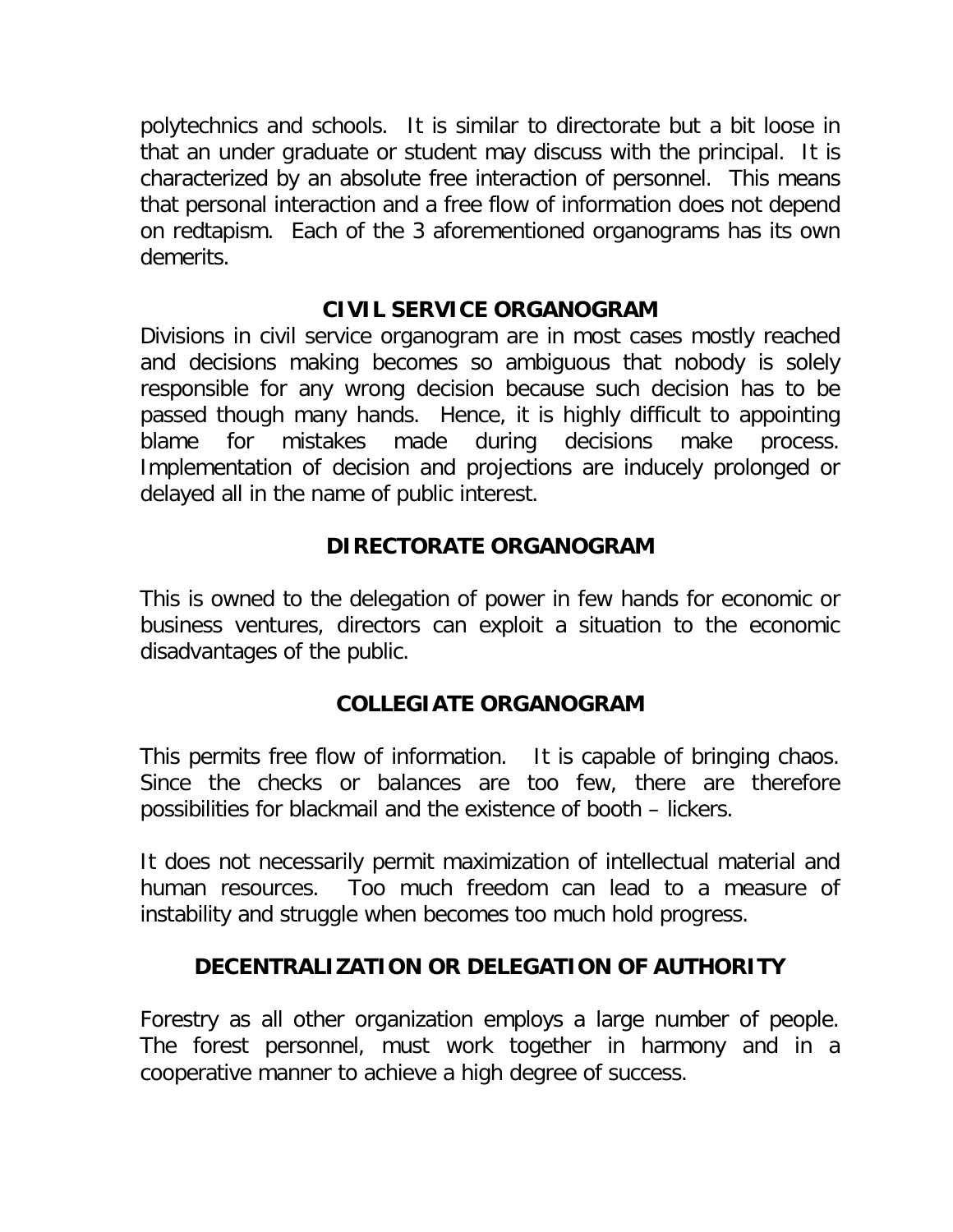This must be done within the shortest time possible and with the minimum cost conducive towards this goal. Since the head cannot single handedly oversee the efficient running of the work, there is the need for him to pass some of his responsibilities to his subordinate officers. This passage of authority of responsibility or power to called delegate of authority. Delegation can be in the following aspects:

- (1) Delegation could come in terms of commanding people's activities.
- (2) It could be in terms of discipline within the organizational and
- (3) It could also be co-ordinating people's activities and the organizations activities.

Delegation of authority becomes more necessary in forestry because of the following reasons:

- (a) Because of the tasks involved
- (b) The time regd. For a number of tasks is not at the disposal of any man.
- (c) Units or sections of operations are established in location which are geographically separated from the headquarters.

For the delegation of authority to be successful, there must be adequate personnel and training facilities. The senior man or officer should refrain from any inclination to over ride, interforce or undermine the delegated power. He should guide and review the subordinate to whom power has been delegated must know that he has appropriate authority and he should also know that it would be accountable for his decisions and actions. The success of delegation could further be enhanced by make the delegate know the extent of his power. Suffice to say that the success of his delegation of decentralization would depend on the competent the realibility, comprehension or understanding and the outlook of the delegate.

In this regard, efforts must be made to prepare staff over a period for a task ahead. They should be clearly informed of the history – set objectives and the potentialities of the assignment. It should be mentioned too that, delegation does not mean total or absolute noninterference but rather it demands that the officers must maintain a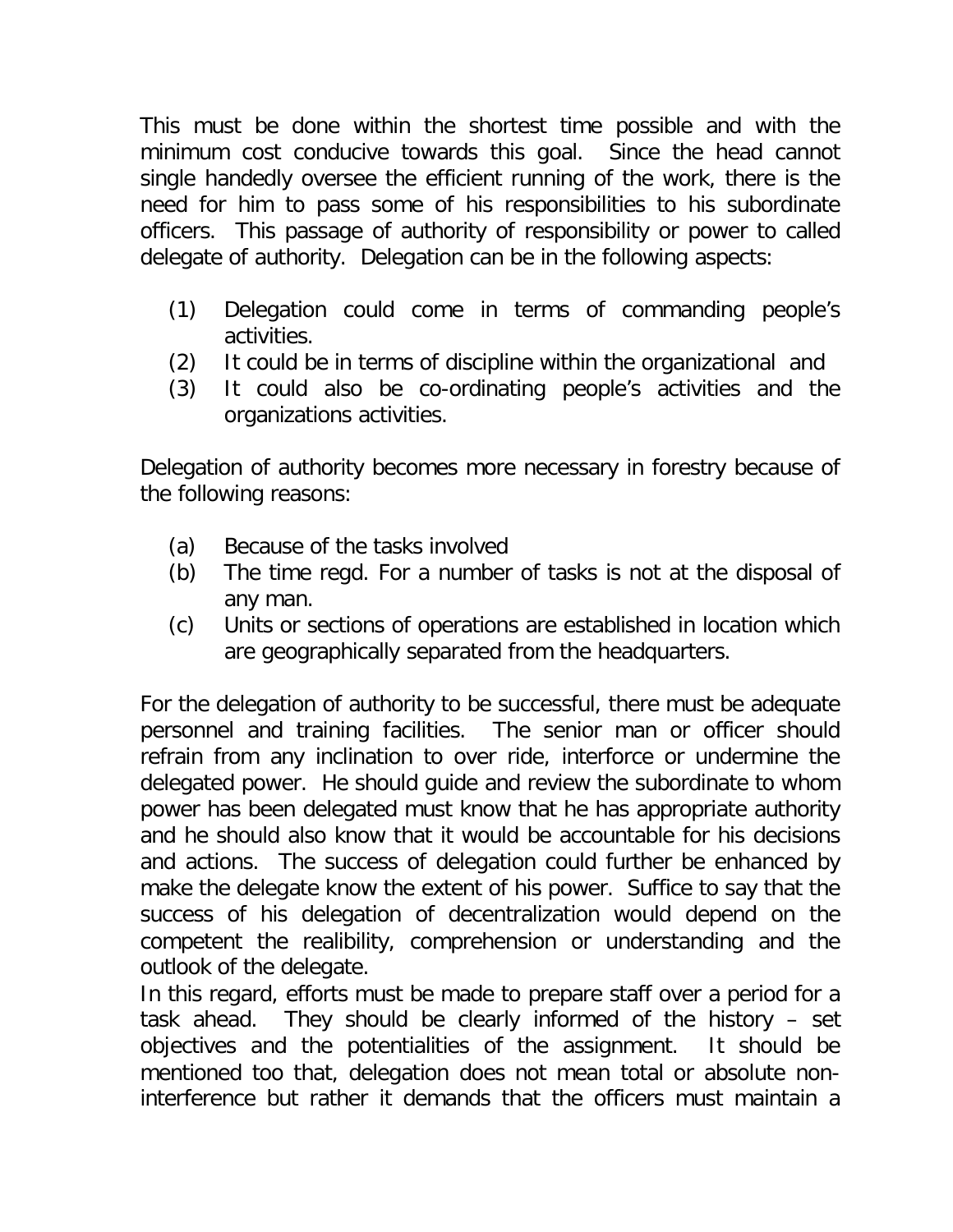cooperative attitude in the interest of the cooperatives or establishment. When skillfully designed, delegation must make provision for efficient coordination and adequate channels of communications.

When combined with good administrative technique, delegation should ensure a better utilization of the mental and human resources so that senior officers could concentrate on major matters. This would also prevent unnecessary wasteful spending (dissipation) of energy or trivialities but it must be ensured that delegates are competent, trained for this purpose and should be men of high integrity. It must also be seen that a state of black-mailisation does not arise, hence, this could cripple or totally destroy the establishment due to excessive fragmentation unnecessary over division which consequently lead to over division of labour and under-employment of labour should be avoided.

### **FOREST LAW**

The law of Contract and Forestry

This plays a prominent role in forest industries in Nigeria. This is because majority of the activities involved in forestry are either by contract or license. Though it may appear that contract and license are the same, license is usually a written statement which permits someone to carry out an activity whereas a contract is a binding agreement between two parties involved or between a party and an individual state.

It must be noted that there is difference between license and lease. For example a forest concession will be a license while a lease could be an agreement where the owner of a piece f land or building agrees to let another person, that is, the lessee has the use o it for a period of time and for a fixed amount. The owner of the land is called the lesson. It must be appreciated that once a lease has been completed the lessee has full control of the property over the period of the lease and any attempt to get rid of that control will be contravening the terms of the lease and the law of property.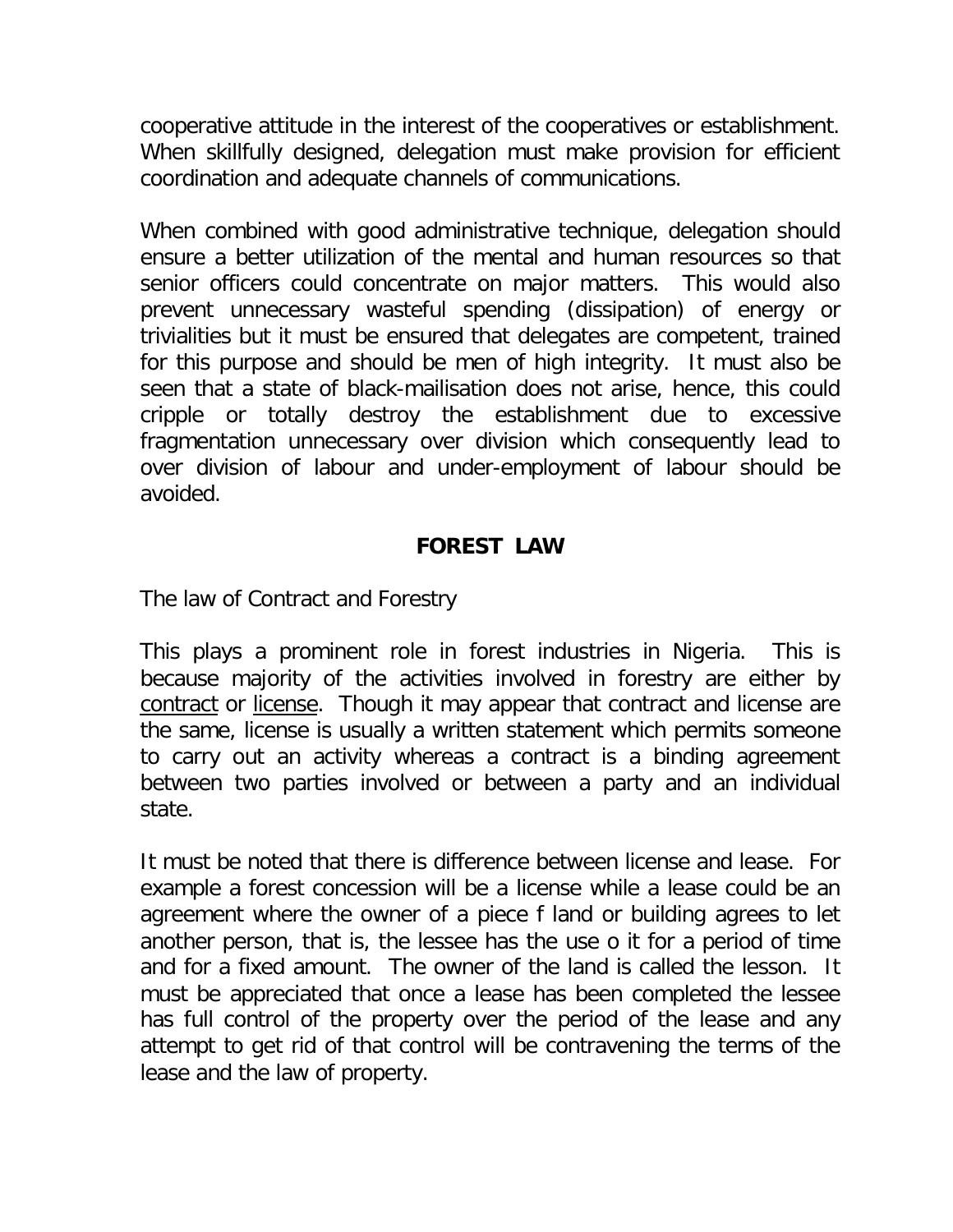Contract therefore involves the branch of the law which deals with bargaining between people. In forestry laws of contract are made. Some of these contracts are very easy because they are printed forms which merely compelled the parties. Terms of these contracts are drafted by the lawyers.

The types of contract you can come across in forestry are the followings:

- (1) Purchase of articles like pass-hammer, stationery's office equipment, engagement of property hammer, uniform etc.
- (2) License to exploit a forest for logs.
- (3) Labour casual and permanent labour/skilled labour.
- (4) You might have contract relating to the use of forest land to non-tree grow activities e.g. Taungyafarm.
- (5) Contract of regeneration purposes.

Basically therefore, contract in forestry may involve sales and for tender. This will entail some offer and acceptance or rejectin. An offer is deemed to have been made when it is brought to the notice of the person for which it is intended.

An acceptance is considered made when the offering party is informed either in writing or by any other available means. When a contract has been made it is desirable to keep to the terms of the contract. If an argument should arise, settle it outside the court because the court can only interprets the terms of the contract and their implied meanings.

For example the failure to complete a contract by a such contractor will not be taken as an offence as the court may take it to mean that the period of sickness be observed it is and only when the contractor is healthy that he can do the work. You must know that the contractor has the right to inspect before making the contract agreement. This is because once the contract has been made; the contractor will have no opportunity to complain. As far as logging in concerned, a license or permit is granted because the permit allows the buyer not to do other things than the removal of the logs. These are parts of the rights of the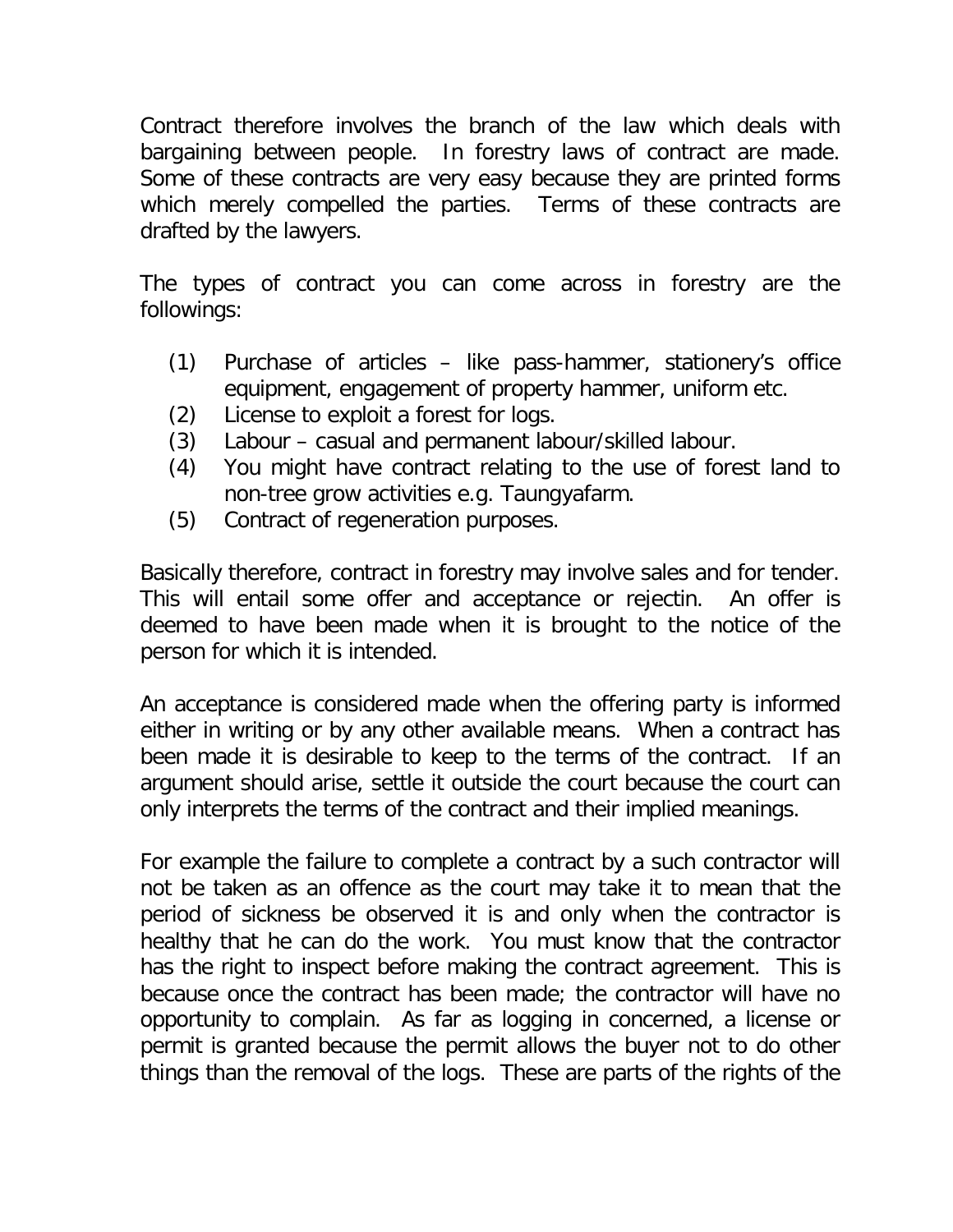buyer. It is a quite different thing under a lease agreement. This is because a leased forest would have come under the law of property.

### **COMPOUNDING AND FORESTRY**

Compounding means the settlement of the forest offence out of law court by any forest officer to whom power has been delegate.

All offences and particularly petty forest offences cannot be handled by the court. It is for this reason that forest officers above certain rank have judicial power delegated to them as in the case of custom department. Such settling of case out of court by forest officers is called compounding.

Where it involves payment of fine, it is usually made four times the presumed value of the stolen forest product. Critically looked at, it is open to serious treason and abuses as follows:

There is danger of injustice in punishing a man for the offence he has not actually committed. This becomes very glaring when it is remembered that the large percentage of our population is uneducated and this are unnecessarily scared by mere mentioning of law court. It is this aspect of forest law that some of our forest officers employ to harass local population and illegally amass wealth.

It is desirable not to compound forest offences unless the guilt is sufficiently cleared and evidence strong enough if taken to court. The offender must be made aware that he is not obliged to pay the compounding fee. If literate, he must be made to understand a statement that he understands what he is doing and if not, it must be explained to him.

Secondly, where forest offences are frequently committed there is tendency for unregularities in the amount of compounding fee applied to the same forest offences or of the same gravity.